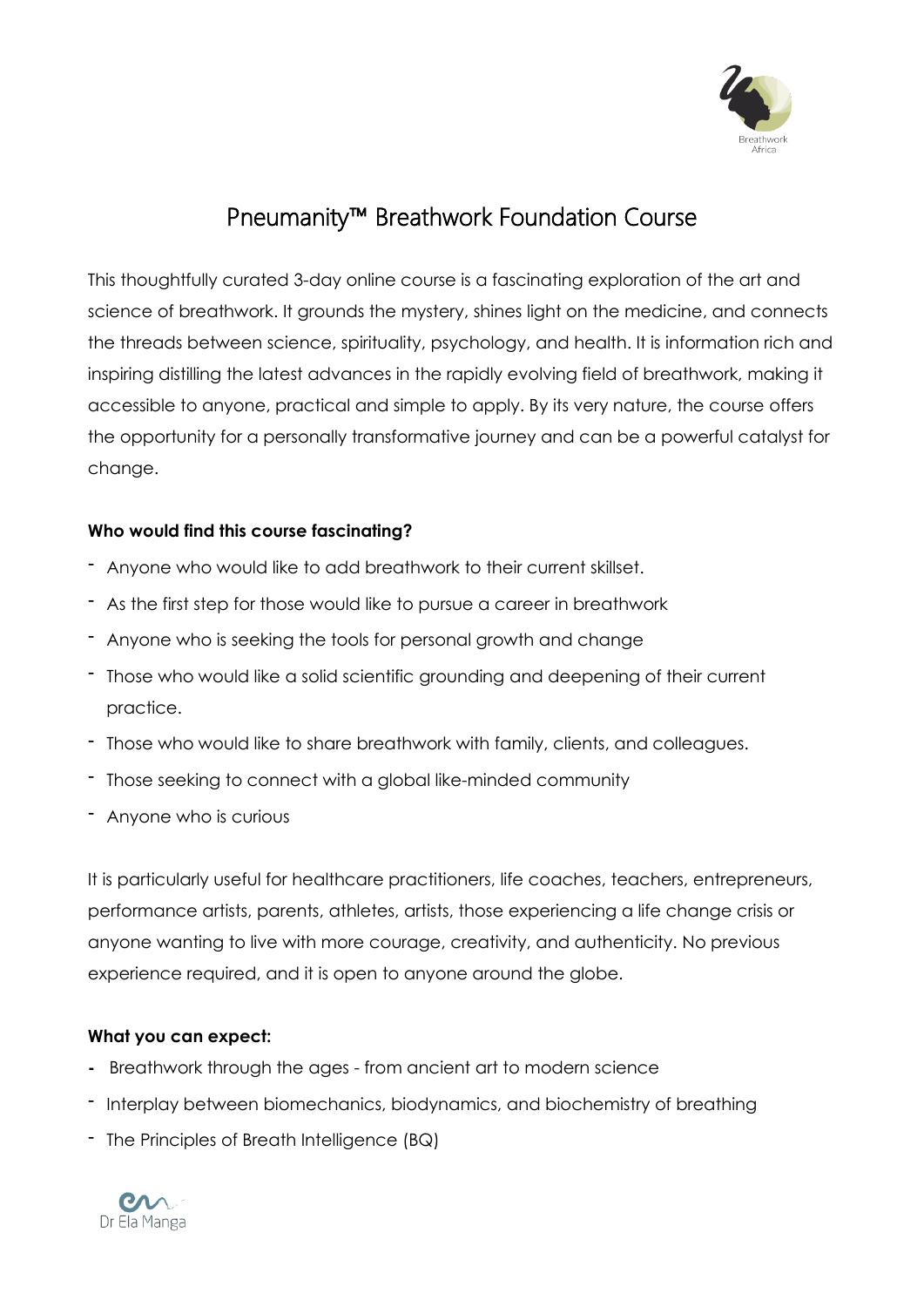

- The ART Framework (Breathing for Awareness, Regulation and Transformation)
- Deep dive breathwork sessions
- The Onion and the Lotus a Story of Transformation
- How to craft a personal practice and share with family, friends, and colleagues

**Dates: Friday, 12 August to Sunday, 14 August 202. Venue: Live Zoom Sessions Times: 10am - 4pm Central Africa Time (GMT+2) Cost: ZAR 6300 / USD 480 Bookings: info@breathworkafrica.co.za**

#### **Facilitators**

**Marj Murray:** Marj is a Director of Breathwork Africa and Certified Pneumanity™ Breathwork Practitioner who has a unique gift of working with children. Her background in communication and psychology, and her own life experience affords her insight into the human condition.

**Audrey Redmond:** Audrey is a Physiotherapist, Certified Pneumanity™ Breathwork Practitioner and Trainer who uses her background in Physiotherapy, Pilates and Somatics to facilitate re-connection through different breathwork practices. She believes that embodying our breath is the start of our journey to conscious living and utilising life force that offers healing and growth.

## **The background story**

The Pneumanity™ Breathwork Foundation Course was created by Dr Ela Manga as part of her journey from being a medical doctor to a breathwork practitioner. It brings together everything she wished she had learned at medical school and what she believes every human being has a right to know.